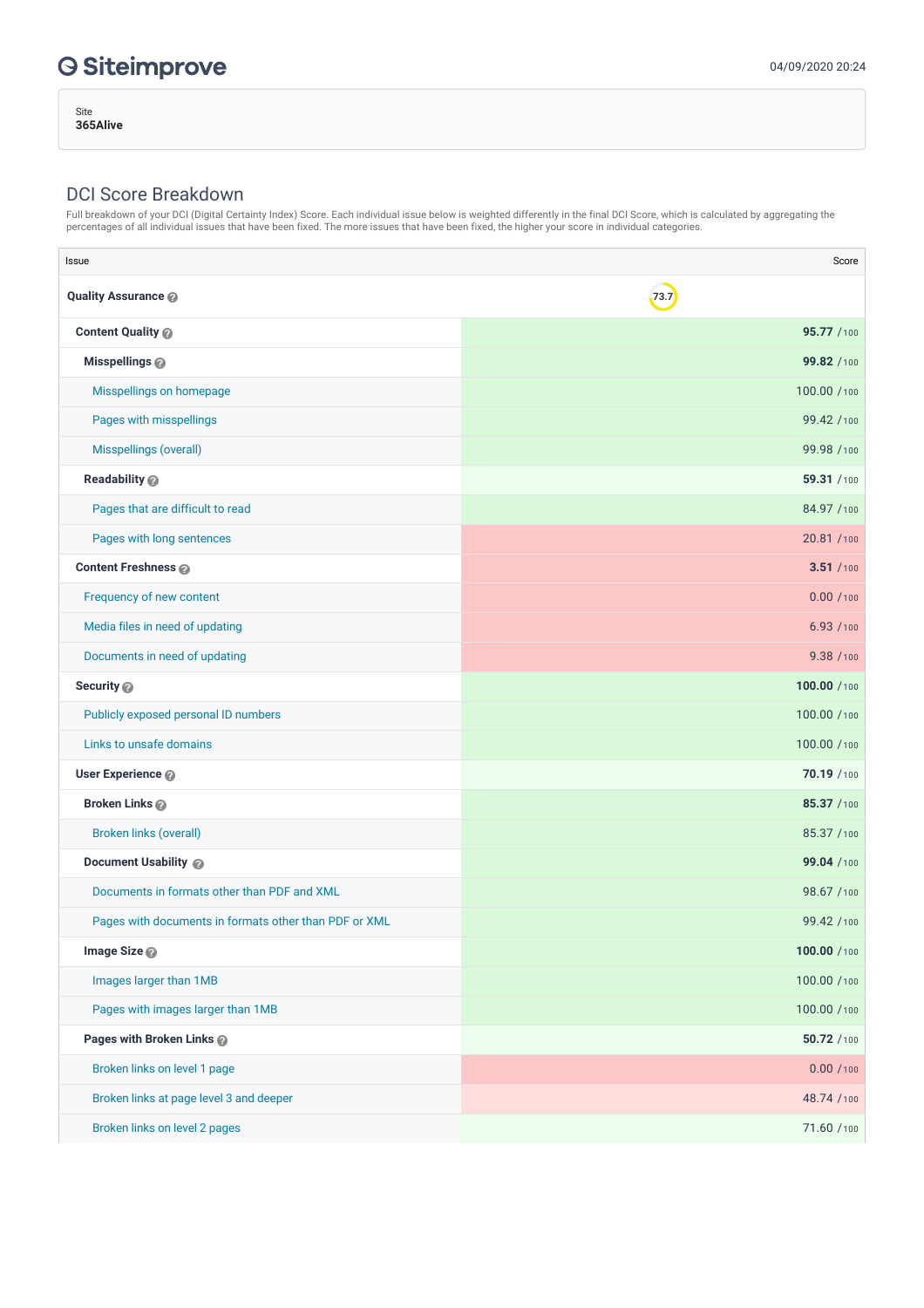| Issue                                                   | Score        |
|---------------------------------------------------------|--------------|
| Accessibility                                           | 65.9         |
| Web Content Accessibility Guidelines (WCAG) 2           | 65.93 /100   |
| Progress in resolving Errors @                          | 94.64 / 100  |
| Level A Errors                                          | 96.82 / 100  |
| Image with no alt attribute                             | 100.00 /100  |
| "Aria-labelledby" has incorrect (ID) reference          | 100.00 /100  |
| WAI-ARIA image is missing alternative text              | 100.00 /100  |
| Page element has no description                         | 100.00 /100  |
| Image map without reference                             | 100.00 /100  |
| Alternative text for image is identical to link text    | 100.00 /100  |
| Alternative text for the image is a file name           | 100.00 /100  |
| "Area" element is missing alternative text              | 100.00 /100  |
| "Longdesc" attribute does not link to existing resource | 100.00 /100  |
| The image does not have the correct alternative         | 100.00 /100  |
| Image button has no description                         | 100.00 /100  |
| Adjacent links used for same destination                | 100.00 /100  |
| Page element has no description                         | 100.00 /100  |
| "Aria-describedby" has incorrect (ID) reference         | 100.00 /100  |
| "Aria-labelledby" has incorrect (ID) reference          | 100.00 /100  |
| Generic landmarks are not named                         | 100.00 /100  |
| WAI-ARIA group is missing a name                        | 100.00 /100  |
| Heading is missing text                                 | 97.69 / 100  |
| Form elements are not grouped                           | 98.84 /100   |
| "Font" tag used to format text                          | 100.00 / 100 |
| "Marquee" tag is used                                   | 100.00 /100  |
| Reference to non-existent image map                     | 100.00 /100  |
| "Bold" tag used to format text                          | 100.00 /100  |
| Element ID is not unique                                | 100.00 /100  |
| Access key is not unique                                | 100.00 /100  |
| Label is not connected to a form control                | 100.00 /100  |
| Cell references non-existent table heading ID           | 100.00 /100  |
| Local link destination does not exist                   | 0.00 / 100   |
| "Center" tag used to format content                     | 100.00 /100  |
| Form control label is missing text                      | 100.00 /100  |
| "Small" tag used to alter text size                     | 100.00 /100  |
| "Big" tag used to alter text size                       | 100.00 /100  |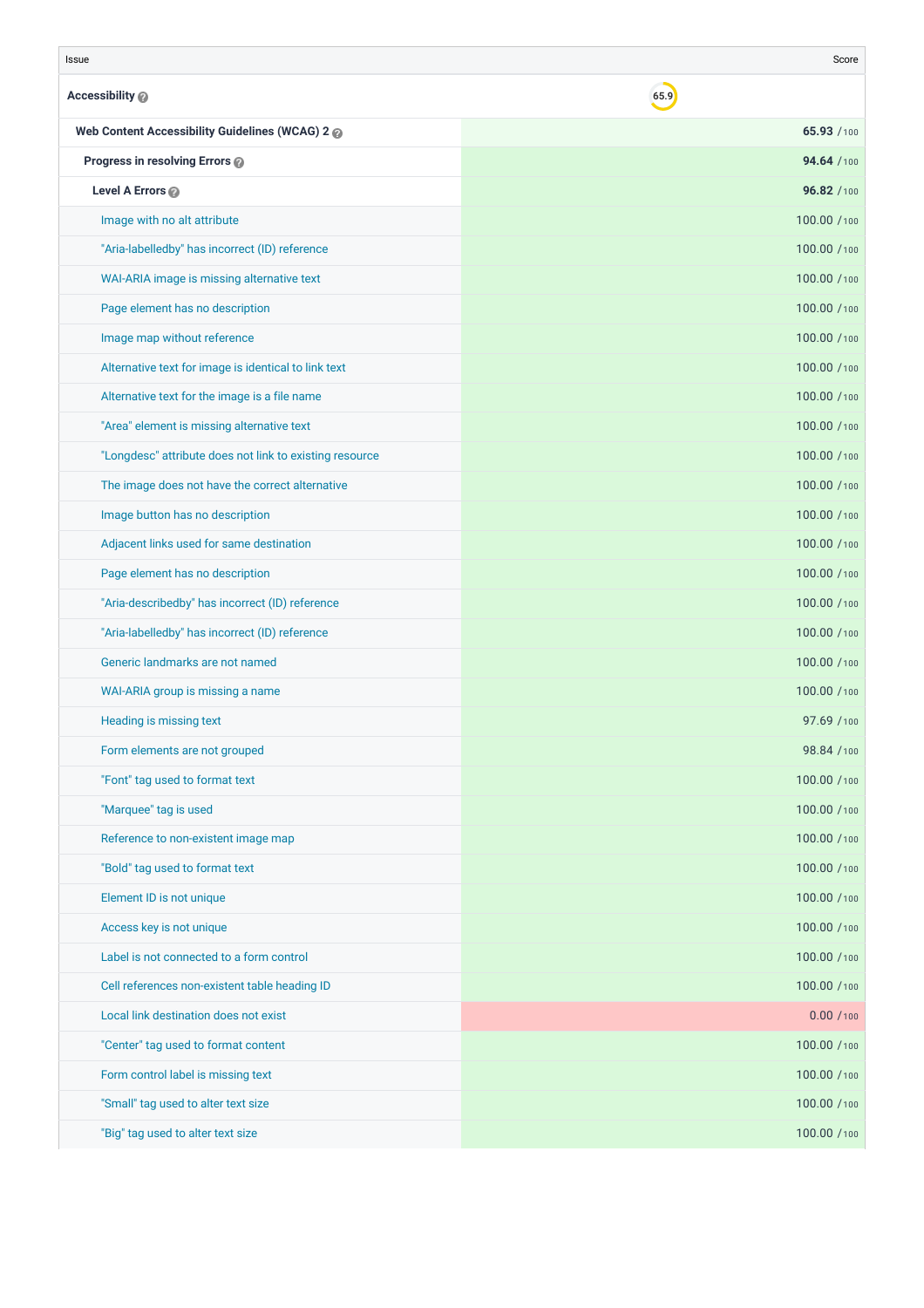| Issue                                                   | Score       |
|---------------------------------------------------------|-------------|
| "u" tag used to format text                             | 100.00 /100 |
| HTML is used to format content                          | 97.69 / 100 |
| Input field has no description                          | 100.00 /100 |
| "s" or "strike" tags used to format text                | 100.00 /100 |
| "spacer" tag used to format content                     | 100.00 /100 |
| Text area has no description                            | 100.00 /100 |
| Select box has no description                           | 100.00 /100 |
| No headings on page                                     | 100.00 /100 |
| Link identified only by colour                          | 0.00 / 100  |
| Use of automatic redirect after a time delay            | 100.00 /100 |
| Use of automatic refresh after a time delay             | 100.00 /100 |
| Webpage has multiple title elements or no title element | 99.42 /100  |
| Webpage title is missing text                           | 100.00 /100 |
| "Aria-labelledby" has incorrect (ID) reference          | 100.00 /100 |
| Link text is too generic in its current context         | 100.00 /100 |
| Link text used for multiple different destinations      | 91.91 / 100 |
| "Area" element is missing alternative text              | 100.00 /100 |
| Image link is missing alternative text                  | 87.28 / 100 |
| Language of page has not been set                       | 100.00 /100 |
| Missing button in form                                  | 100.00 /100 |
| Provide a button for 'select box'                       | 100.00 /100 |
| WAI-ARIA validation error is present when page loads    | 100.00 /100 |
| "Aria-describedby" has incorrect (ID) reference         | 100.00 /100 |
| "Aria-labelledby" has incorrect (ID) reference          | 100.00 /100 |
| WAI-ARIA group is missing a name                        | 100.00 /100 |
| Form elements are not grouped                           | 98.84 / 100 |
| Field label is not visible                              | 100.00 /100 |
| Input field has no description                          | 100.00 /100 |
| Text area has no description                            | 100.00 /100 |
| Select box has no description                           | 100.00 /100 |
| Element ID is not unique                                | 100.00 /100 |
| Invalid WAI-ARIA role, state or property                | 100.00 /100 |
| "Aria-labelledby" has incorrect (ID) reference          | 100.00 /100 |
| Frame is missing a description                          | 100.00 /100 |
| Missing required WAI-ARIA states or properties          | 100.00 /100 |
| iFrame is missing a title                               | 99.42 /100  |
| Form control label is missing text                      | 100.00 /100 |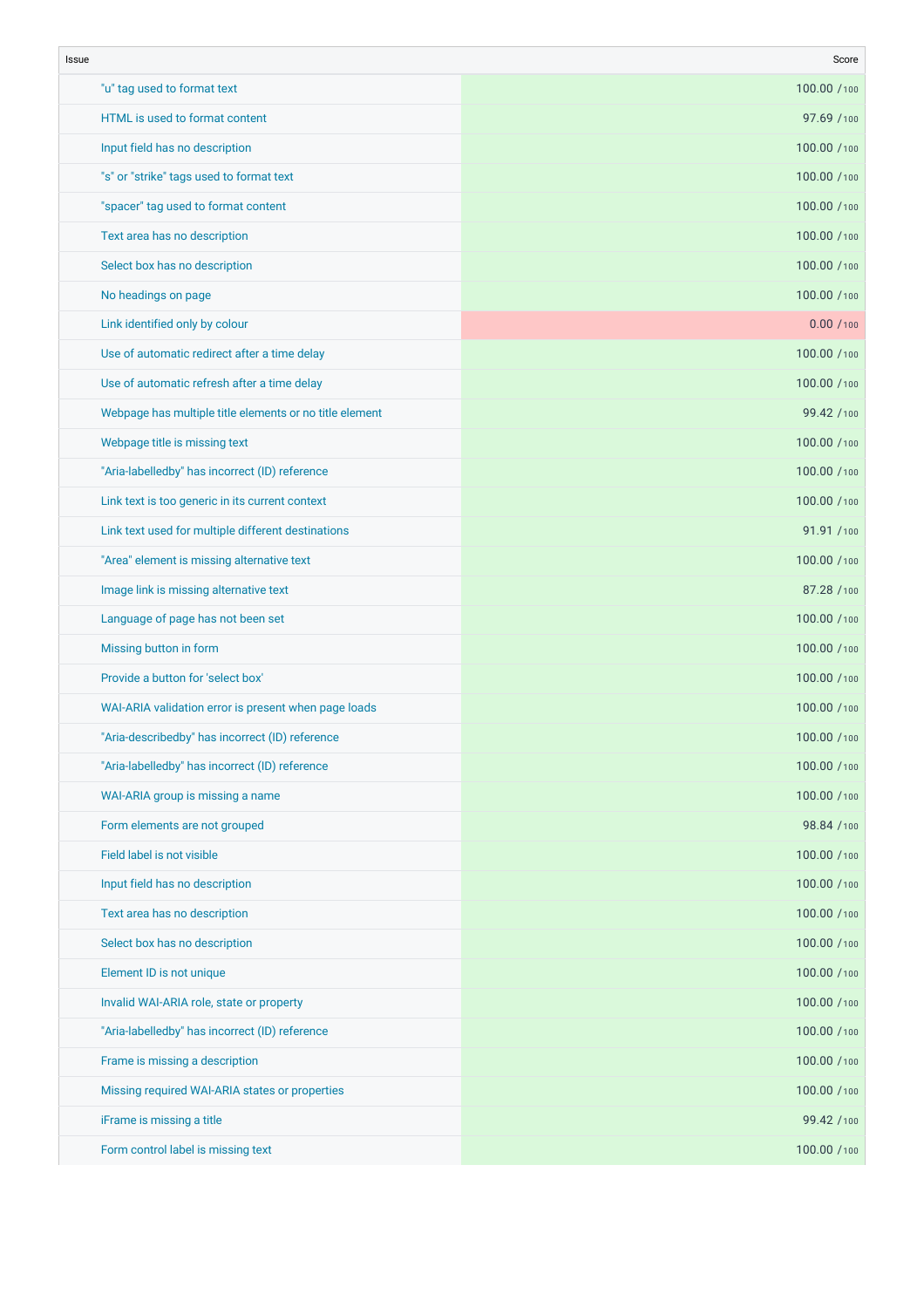| Issue                                                           | Score       |
|-----------------------------------------------------------------|-------------|
| Input field has no description                                  | 100.00 /100 |
| Text area has no description                                    | 100.00 /100 |
| Select box has no description                                   | 100.00 /100 |
| Level AA Errors                                                 | 60.12 / 100 |
| Colour contrast is insufficient                                 | 0.58 / 100  |
| Navigational link not located in document "head"                | 100.00 /100 |
| Form control label is missing text                              | 100.00 /100 |
| Element not highlighted on focus                                | 0.00 / 100  |
| Language declaration is invalid                                 | 100.00 /100 |
| Level AAA Errors                                                | 84.97 /100  |
| Page element has no description                                 | 100.00 /100 |
| Colour contrast is insufficient                                 | 0.00 / 100  |
| Use of automatic redirect after a time delay                    | 100.00 /100 |
| Headings are not nested properly                                | 30.06 / 100 |
| Heading is missing text                                         | 97.69 / 100 |
| No headings on page                                             | 100.00 /100 |
| Navigational link not located in document "head"                | 100.00 /100 |
| Link text used for multiple different destinations              | 91.91 / 100 |
| "Area" element is missing alternative text                      | 100.00 /100 |
| Link text is too generic                                        | 100.00 /100 |
| Use of automatic redirect after a time delay                    | 100.00 /100 |
| Re-direct occurs in browser                                     | 100.00 /100 |
| Percentage of pages with low Error rate @                       | 0.00 / 100  |
| Pages at level 3 and above with multiple Level A/AA errors      | 0.00 / 100  |
| Pages at level 1 (homepage) with multiple Level A/AA errors     | 0.00 / 100  |
| Pages at level 2 with multiple Level A/AA errors                | 0.00 / 100  |
| Progress in resolving Warnings                                  | 85.64 /100  |
| Level A Warnings                                                | 84.57 /100  |
| Image marked as decorative but has "aria-describedby" attribute | 100.00 /100 |
| <b>Redundant WAI-ARIA labels</b>                                | 100.00 /100 |
| Image alternatives don't match                                  | 100.00 /100 |
| Landmarks with identical names                                  | 100.00 /100 |
| Non-distinguishable landmarks                                   | 100.00 /100 |
| Content not included in landmarks                               | 0.00 / 100  |
| "i" tag used to format text                                     | 100.00 /100 |
| "tt" tag used to format text                                    | 100.00 /100 |
| No top-level heading on the page                                | 99.42 / 100 |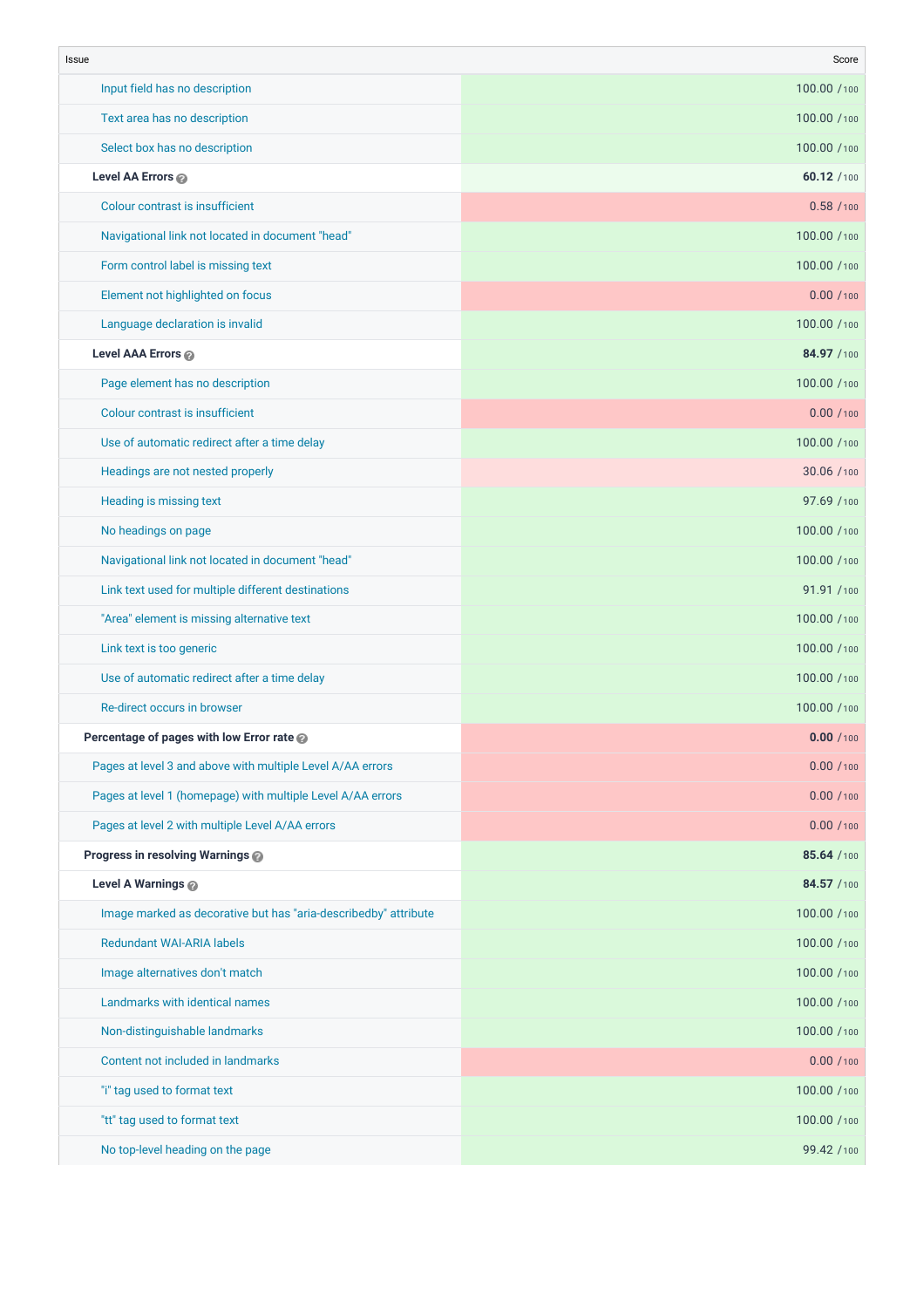| Issue                                                 | Score       |
|-------------------------------------------------------|-------------|
| No option to skip repeated content                    | 0.00 / 100  |
| WAI-ARIA alert is present when page loads             | 100.00 /100 |
| Aria-atomic="true" missing on error container         | 100.00 /100 |
| <b>Redundant WAI-ARIA attribute</b>                   | 100.00 /100 |
| Level AA Warnings                                     | 100.00 /100 |
| WAI-ARIA alert is present when page loads             | 100.00 /100 |
| Level AAA Warnings                                    | 99.42 /100  |
| No top-level heading on the page                      | 99.42 /100  |
| SEO <sub>®</sub>                                      | 80.8        |
| Content @                                             | 86.05 /100  |
| Meta Content @                                        | 85.35 /100  |
| Headers @                                             | 99.81 /100  |
| <b>Empty H1 tags</b>                                  | 100.00 /100 |
| <b>Missing H1 tags</b>                                | 99.42 /100  |
| Pages with multiple H1 headers                        | 100.00 /100 |
| Meta Descriptions                                     | 80.00 /100  |
| <b>Empty meta descriptions</b>                        | 100.00 /100 |
| <b>Missing meta descriptions</b>                      | 0.58/100    |
| Pages with multiple meta descriptions                 | 100.00 /100 |
| Meta descriptions are too long                        | 100.00 /100 |
| Meta descriptions are too short                       | 99.42 /100  |
| Meta Titles                                           | 82.31 /100  |
| <b>Empty meta titles</b>                              | 99.42 /100  |
| <b>Missing meta titles</b>                            | 100.00 /100 |
| Pages with multiple meta titles                       | 99.42 / 100 |
| Meta titles are too long                              | 100.00 /100 |
| Meta titles are too short                             | 12.72 / 100 |
| Meta Content Uniqueness @                             | 96.56 /100  |
| Duplicate meta descriptions                           | 100.00 /100 |
| Duplicate meta titles                                 | 93.13 /100  |
| Content Quality @                                     | 80.01 / 100 |
| Readability (Flesch-Kincaid Reading Ease) @           | 32.95 /100  |
| Difficult-to-read pages (Flesch-Kincaid Reading Ease) | 44.51 /100  |
| Sentences are too long                                | 21.39 / 100 |
| <b>Content Freshness</b>                              | 33.33 /100  |
| Frequency of new content                              | 0.00 / 100  |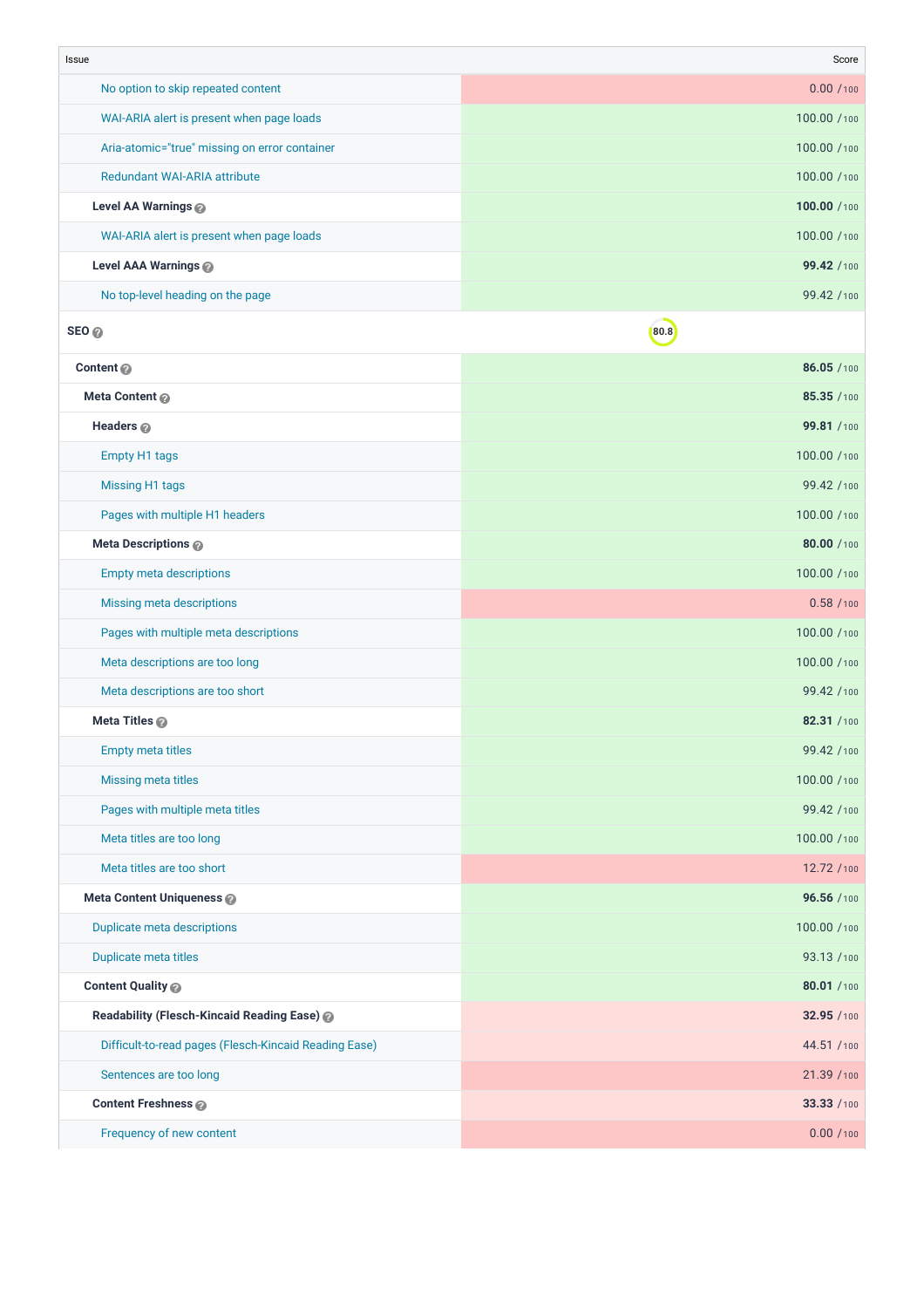| Issue                                    | Score       |
|------------------------------------------|-------------|
| Media files not updated within last year | 0.00 / 100  |
| Pages not updated within last year       | 100.00 /100 |
| Links <sup>®</sup>                       | 97.58 /100  |
| Internal broken links                    | 97.15 /100  |
| Broken links on homepage                 | 100.00 /100 |
| Pages with broken links                  | 90.75 /100  |
| Dead-end pages                           | 100.00 /100 |
| Links to unsafe domains                  | 100.00 /100 |
| Misspellings @                           | 99.80 /100  |
| Misspellings on homepage                 | 100.00 /100 |
| Pages with misspellings                  | 99.42 / 100 |
| Misspellings (overall)                   | 99.98 /100  |
| Text @                                   | 77.46 / 100 |
| Pages with low text-to-code ratio        | 100.00 /100 |
| Low content word count                   | 54.91 /100  |
| Mobile <sup>®</sup>                      | 76.00 / 100 |
| Mobile Speed                             | 52.00 / 100 |
| Mobile speed                             | 52.00 / 100 |
| Usability @                              | 100.00 /100 |
| Font size readability                    | 100.00 /100 |
| Mobile-friendliness                      | 100.00 /100 |
| Touchscreen-readiness                    | 100.00 /100 |
| Mobile viewport                          | 100.00 /100 |
| Technical @                              | 76.34 / 100 |
| Indexability @                           | 62.50 / 100 |
| Crawl-friendliness @                     | 50.00 / 100 |
| Page-level nofollow tags                 | 100.00 /100 |
| Pages with noindex metatag               | 100.00 /100 |
| <b>Missing Open Graph tags</b>           | 0.00 / 100  |
| Missing structured data markup           | 0.00 / 100  |
| Pages <sup><sup>®</sup></sup>            | 100.00 /100 |
| Pages with frames or iFrames             | 100.00 /100 |
| HTML pages over 1 MB                     | 100.00 /100 |
| Redirects <sub>®</sub>                   | 75.00 / 100 |
| 301 redirects                            | 100.00 /100 |
| Mixed redirect chains                    | 100.00 /100 |
| <b>Redirect chains</b>                   | 100.00 /100 |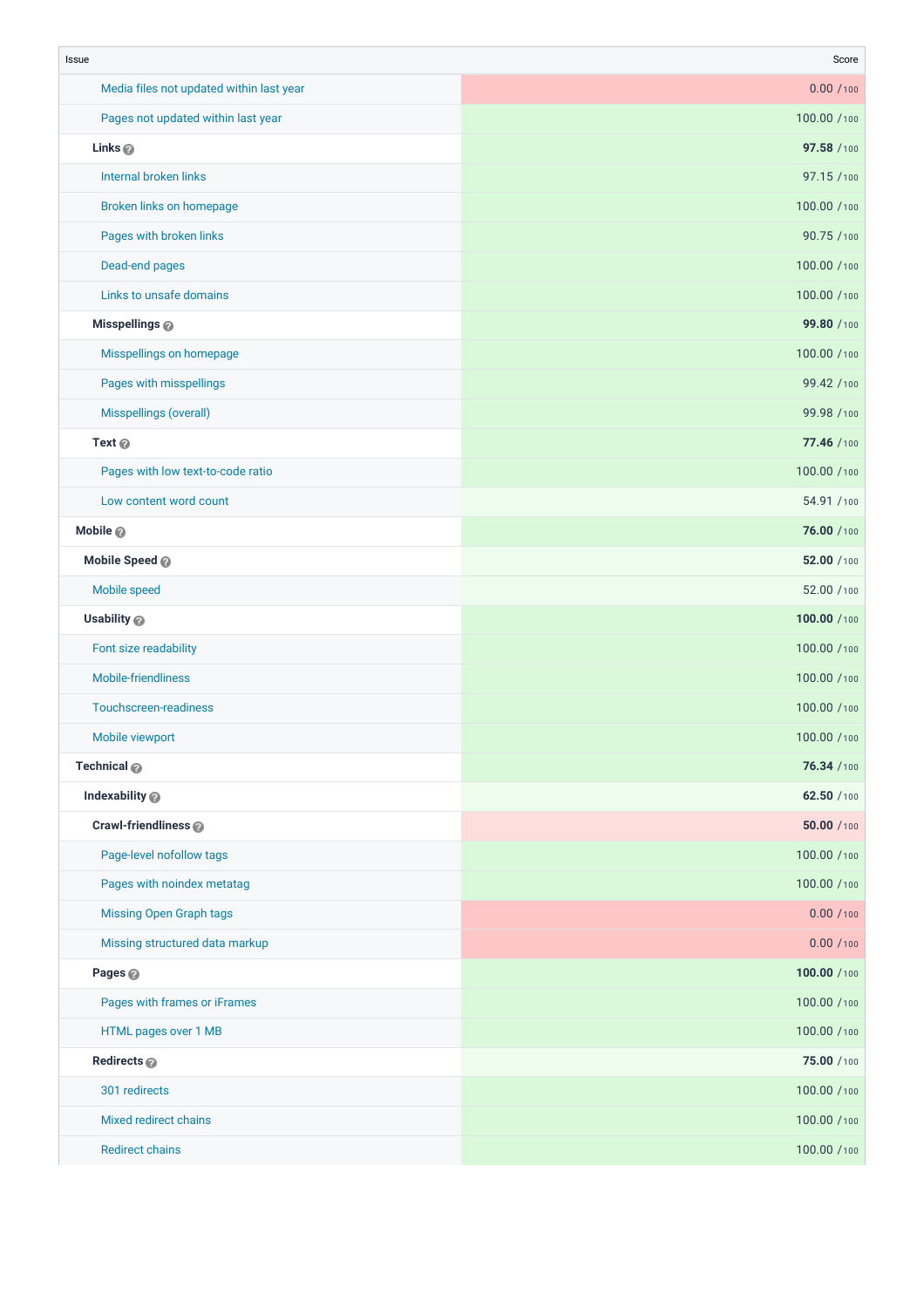| Issue                                      | Score        |
|--------------------------------------------|--------------|
| 3xx redirects                              | 0.00 / 100   |
| Robots.txt                                 | 100.00 /100  |
| <b>Missing Robots.txt</b>                  | 100.00 /100  |
| Sitemap <sup>®</sup>                       | 0.00 / 100   |
| <b>Missing sitemaps</b>                    | 0.00 / 100   |
| Pages not included in the sitemap          | 0.00 / 100   |
| Technical Quality                          | 100.00 /100  |
| Domain <sup>®</sup>                        | 100.00 /100  |
| Unsafe domain                              | 100.00 /100  |
| Server <sup>®</sup>                        | 75.17 /100   |
| Server Response @                          | 88.40 / 100  |
| Site Speed                                 | 85.50 /100   |
| <b>GZIP Compression</b>                    | 100.00 /100  |
| Desktop speed                              | 71.00 /100   |
| Page Speed                                 | 100.00 /100  |
| Pages with slow loading time               | 100.00 /100  |
| SSL <sub>@</sub>                           | 50.00 / 100  |
| Pages missing SSL                          | 0.00 / 100   |
| Pages linking to HTTP content              | 100.00 /100  |
| Status Codes @                             | 99.05 /100   |
| Internal 404 errors (page not found)       | 99.05 /100   |
| Client-side errors (status code 4xx)       | 97.15 /100   |
| Server errors (status code 500)            | 100.00 /100  |
| Pages with incorrect 404 status code       | 100.00 / 100 |
| URLs <sub>®</sub>                          | 100.00 /100  |
| Links pointing to non-canonical URL        | 100.00 /100  |
| URLs are too long                          | 100.00 /100  |
| <b>Dynamic URL parameters</b>              | 100.00 /100  |
| URLs with underscores                      | 100.00 /100  |
| User Experience @                          | 97.48 / 100  |
| Navigation @                               | 100.00 /100  |
| Pages with a navigation depth beyond 5     | 100.00 /100  |
| Pages with too many internal links         | 100.00 /100  |
| Visuals @                                  | 95.80 /100   |
| Images missing alt attributes              | 100.00 /100  |
| Images with empty alt attributes           | 79.01 /100   |
| Images missing width and height attributes | 100.00 /100  |